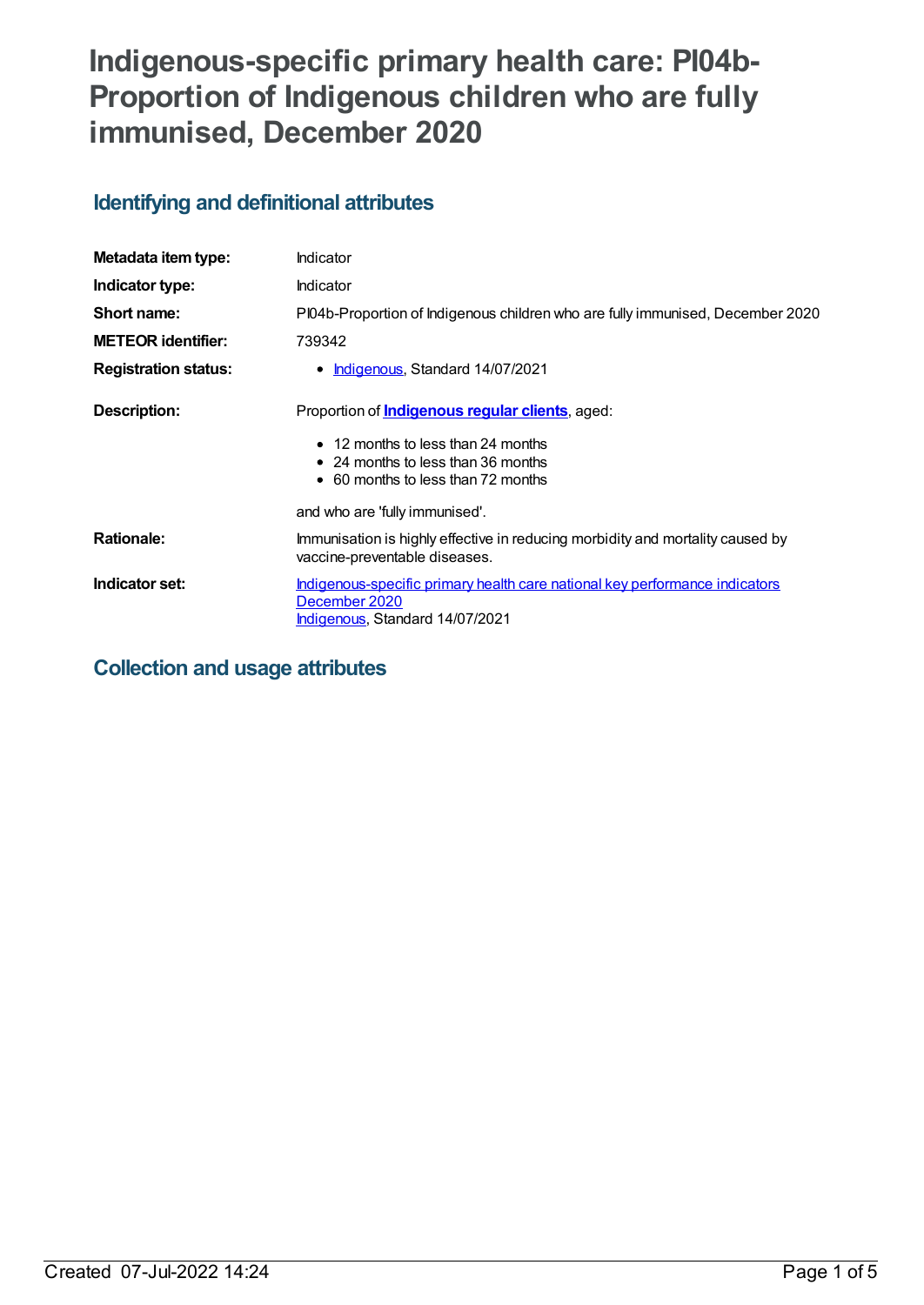| <b>Computation description:</b> | Proportion of <i>Indigenous regular clients</i> , aged:                                                                                                                                                                                          |
|---------------------------------|--------------------------------------------------------------------------------------------------------------------------------------------------------------------------------------------------------------------------------------------------|
|                                 | • 12 months to less than 24 months<br>• 24 months to less than 36 months<br>• 60 months to less than 72 months                                                                                                                                   |
|                                 | and who are 'fully immunised'.                                                                                                                                                                                                                   |
|                                 | Presented as a percentage.                                                                                                                                                                                                                       |
|                                 | This indicator is calculated separately for each age milestone.                                                                                                                                                                                  |
|                                 | 'Fully immunised' status is determined in accordance with the National<br>Immunisation Program Schedule (DoH 2019). The childhood vaccinations essential<br>to be considered 'fully immunised' include:                                          |
|                                 | • DTPa (diphtheria, tetanus, pertussis)<br>• HiB (haemophilus influenzae type B)<br>• Polio<br>$\bullet$ Hep B (hepatitis B)<br>• MMR (measles, mumps, rubella).                                                                                 |
|                                 | A child is considered 'fully immunised' if they have received the following<br>vaccinations by the specified age milestones:                                                                                                                     |
|                                 | • At 12 months: 3 doses DTPa; 3 doses Polio; 2 or 3 doses HiB; 2 or 3<br>doses Hep B<br>• At 24 months: 3 doses DTPa; 3 doses Polio; 3 or 4 doses HiB; 3 doses Hep<br>B; 1 dose MMR<br>• At 60 months: 4 doses DTPa; 4 doses Polio; 2 doses MMR. |
|                                 | These immunisations reflect those required at the time this indicator was<br>developed and may not reflect the latest National Immunisation Program (NIP)<br>schedule.                                                                           |
| <b>Computation:</b>             | (Numerator + Denominator) x 100                                                                                                                                                                                                                  |
| <b>Numerator:</b>               | Calculation A: Number of Indigenous children who are regular clients, aged 12<br>months to less than 24 months and who are 'fully immunised'.                                                                                                    |
|                                 | Calculation B: Number of Indigenous children who are regular clients, aged 24<br>months to less than 36 months and who are 'fully immunised'.                                                                                                    |
|                                 | Calculation C: Number of Indigenous children who are regular clients, aged 60<br>months to less than 72 months and who are 'fully immunised'.                                                                                                    |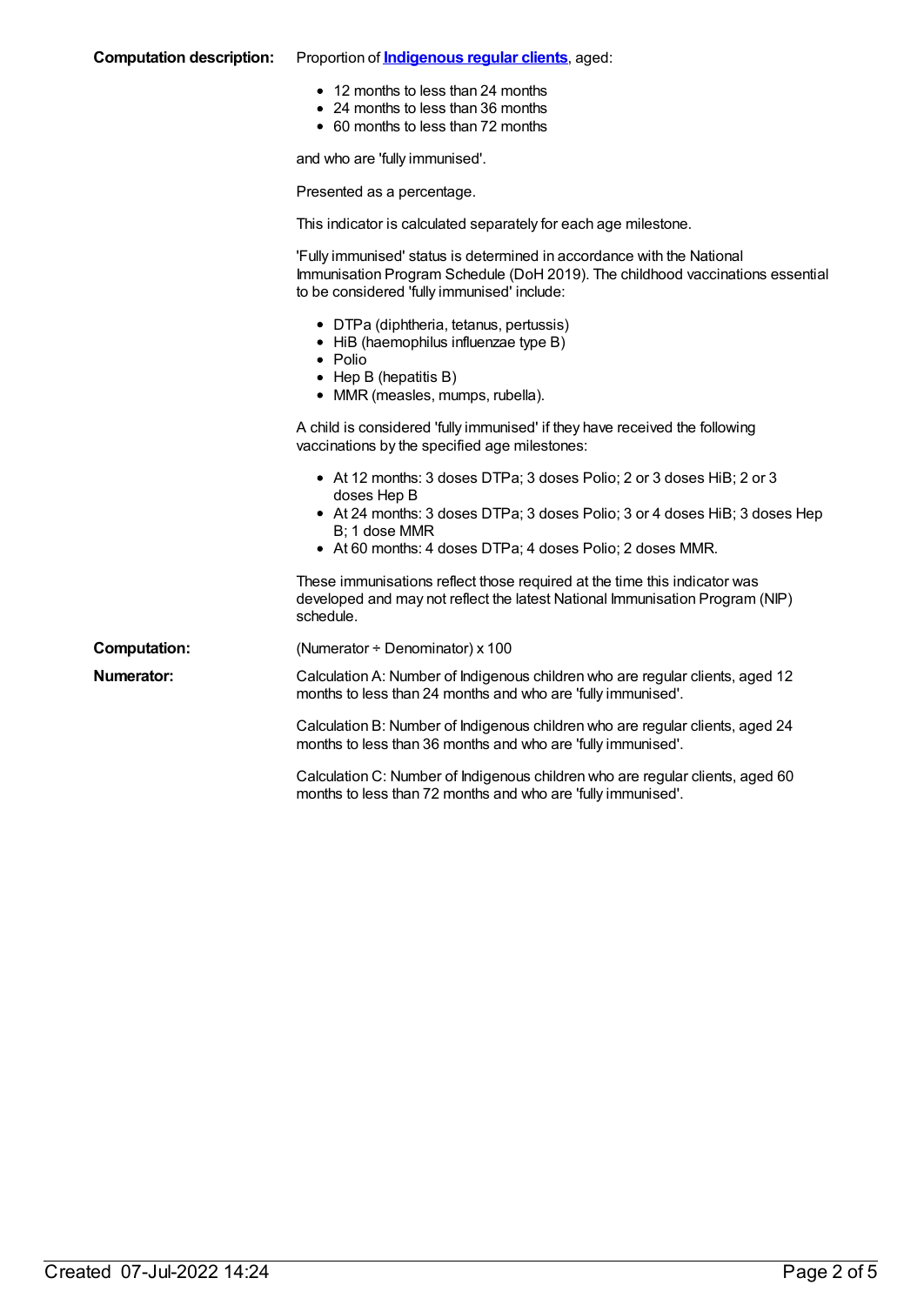#### [Person—age,](https://meteor.aihw.gov.au/content/303794) total years N[NN]

#### **Data Source**

[Indigenous-specific](https://meteor.aihw.gov.au/content/737914) primary health care national Key Performance Indicators (nKPI) data collection

#### **NMDS / DSS**

[Indigenous-specific](https://meteor.aihw.gov.au/content/738532) primary health care NBEDS December 2020

#### **Guide for use**

Specified age ranges only.

#### **Data Element / Data Set**

[Person—Indigenous](https://meteor.aihw.gov.au/content/602543) status, code N

#### **Data Source**

[Indigenous-specific](https://meteor.aihw.gov.au/content/737914) primary health care national Key Performance Indicators (nKPI) data collection

**NMDS / DSS**

[Indigenous-specific](https://meteor.aihw.gov.au/content/738532) primary health care NBEDS December 2020

**Guide for use**

Indigenous only.

### **Data Element / Data Set**

[Person—regular](https://meteor.aihw.gov.au/content/686291) client indicator, yes/no code N

#### **Data Source**

[Indigenous-specific](https://meteor.aihw.gov.au/content/737914) primary health care national Key Performance Indicators (nKPI) data collection

#### **NMDS / DSS**

[Indigenous-specific](https://meteor.aihw.gov.au/content/738532) primary health care NBEDS December 2020

**Guide for use**

Regular clients only.

#### **Data Element / Data Set**

[Child—fully](https://meteor.aihw.gov.au/content/720830) immunised recorded indicator, yes/no code N

#### **Data Source**

[Indigenous-specific](https://meteor.aihw.gov.au/content/737914) primary health care national Key Performance Indicators (nKPI) data collection

#### **NMDS / DSS**

[Indigenous-specific](https://meteor.aihw.gov.au/content/738532) primary health care NBEDS December 2020

#### **Guide for use**

Fully immunised only.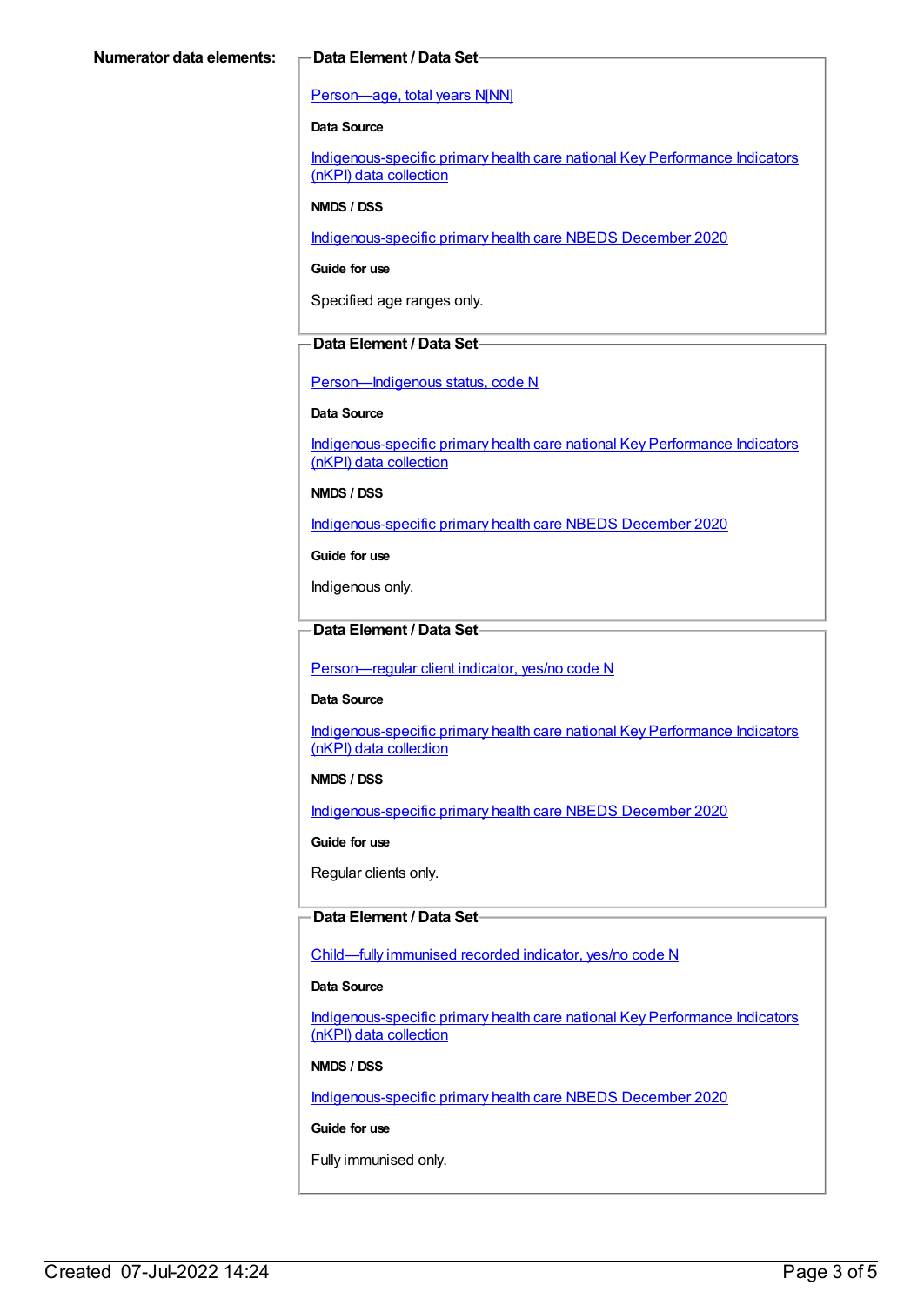| Denominator:                  | Calculation A: Total number of Indigenous children who are regular<br>clients and aged 12 months to less than 24 months. |
|-------------------------------|--------------------------------------------------------------------------------------------------------------------------|
|                               | Calculation B: Total number of Indigenous children who are regular clients<br>and aged 24 months to less than 36 months. |
|                               | Calculation C: Total number of Indigenous children who are regular clients and<br>aged 60 months to less than 72 months. |
| Denominator data<br>elements: | Data Element / Data Set-                                                                                                 |
|                               | Person-age, total years N[NN]                                                                                            |
|                               | <b>Data Source</b>                                                                                                       |
|                               | Indigenous-specific primary health care national Key Performance Indicators<br>(nKPI) data collection                    |
|                               | NMDS / DSS                                                                                                               |
|                               | Indigenous-specific primary health care NBEDS December 2020                                                              |
|                               | Guide for use                                                                                                            |
|                               | Specified age ranges only.                                                                                               |
|                               | Data Element / Data Set-                                                                                                 |
|                               | Person-Indigenous status, code N                                                                                         |
|                               | Data Source                                                                                                              |
|                               | Indigenous-specific primary health care national Key Performance Indicators<br>(nKPI) data collection                    |
|                               | NMDS / DSS                                                                                                               |
|                               | Indigenous-specific primary health care NBEDS December 2020                                                              |
|                               | Guide for use                                                                                                            |
|                               | Indigenous only.                                                                                                         |
|                               | Data Element / Data Set-                                                                                                 |
|                               | Person-regular client indicator, yes/no code N                                                                           |
|                               | Data Source                                                                                                              |
|                               | Indigenous-specific primary health care national Key Performance Indicators<br>(nKPI) data collection                    |
|                               | NMDS / DSS                                                                                                               |
|                               | Indigenous-specific primary health care NBEDS December 2020                                                              |
|                               | Guide for use                                                                                                            |
|                               | Regular clients only.                                                                                                    |
| <b>Comments:</b>              | Census date for reporting is 31 December 2020.                                                                           |

# **Representational attributes**

| Format:                      | NINNI.N    |
|------------------------------|------------|
| Unit of measure:             | Person     |
| Data type:                   | Real       |
| <b>Representation class:</b> | Percentage |